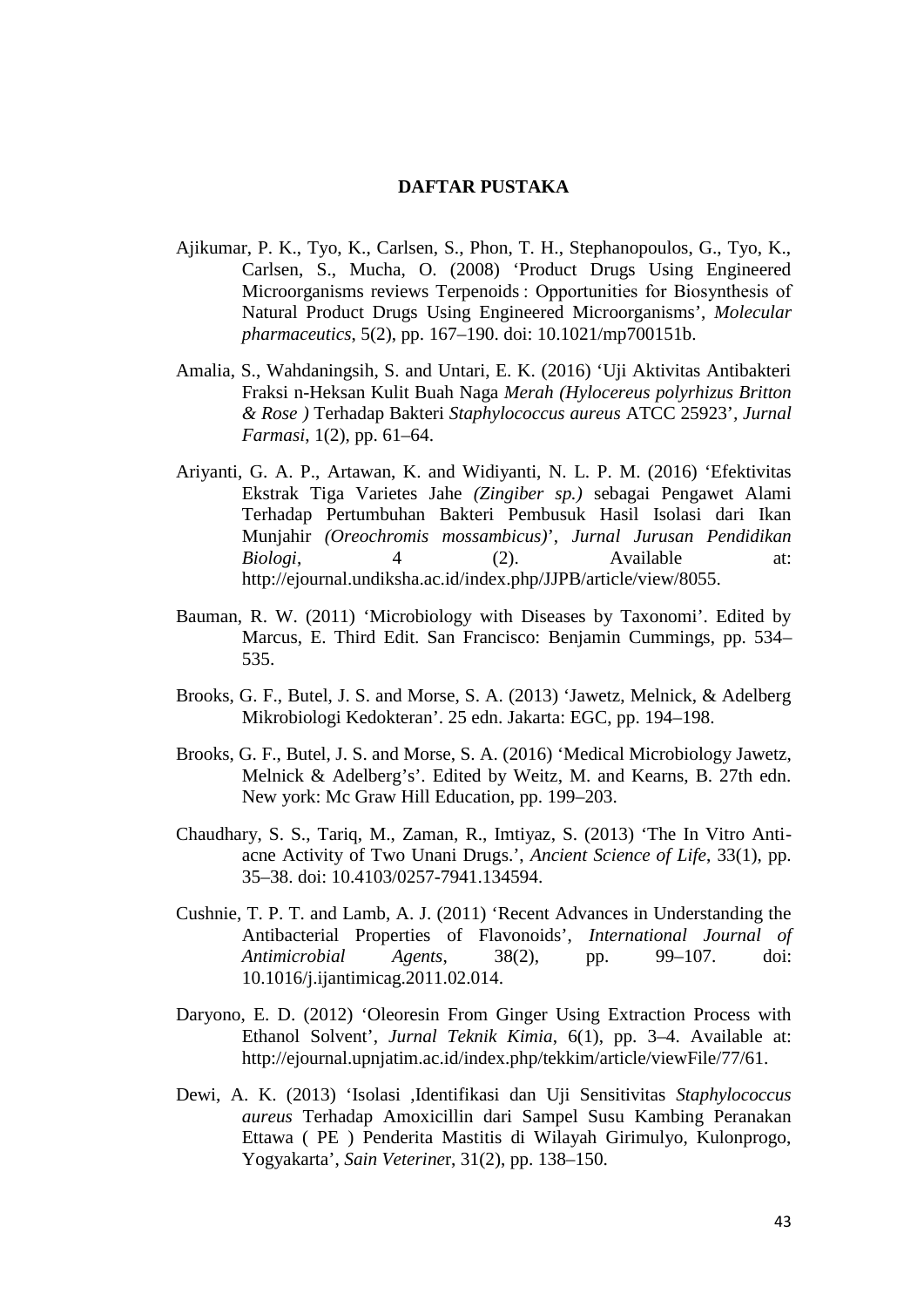- Ganiswarna, S. G. (2017) 'Farmakologi dan Terapi'. Jakarta: FKUI, Bab XII, pp. 636–643.
- Handrianto, P. (2016) 'Uji Antibakteri Ekstrak Jahe Merah *(Zingiber officinale var . Rubrum)* Terhadap *Staphylococcus aureus* dan *Escherichia coli'*, *Journal of Research and Technology*, 2(1), pp. 1–4.
- Hauser, A. R. (2013) 'Antibiotics Basics for Clinicians the ABCs of Choosing the Rright Antibacterial Agent'. Edited by Rhyner, S. and Scogna, K. 2nd edn. People's Republic of China: Lippincott Williams & Wilkins, a Wolters Kluwer business, pp. 104–107.
- Hyeronimus, S. (2008) *Ragam dan Khasiat Tanaman Obat, Jakarta*: Agro Media. Yogyakarta: PT Agromedia Pustaka, pp. 29-35.
- Indah, K., Sari, P. and Nasir, N. (2013) 'Uji Antimikroba Ekstrak Segar Jahe- Jahean *(Zingiberaceae)* Terhadap *Staphylococcus aureus* , *Escherichia coli* dan *Candida albicans', Jurnal Biologi Universitas Andalas*, 2(1), pp. 20–24.
- Katzung, B. G., Masters, S. B. and Trevor, A. J. (2012) 'Basic and Clinical Pharmacology'. 12th edn. New York: Mc Graw Hill Medical, pp. 790– 802.
- Kurniawan, B. and Aryana, W. F. (2015) 'Binahong *(Cassia Alata L)* as Inhobitor of Escherichiacoli Growth', *Journal Faculty of Medicine*, Lampung University, 4, pp. 100–104.
- Lely, N., Firdiawan, A. and Martha, S. (2016) 'Efektivitas Antibakteri Minyak Atsiri Rimpang Jahe Merah *(Zingiber officinale var . Rubrum)* Terhadap Bakteri Jerawat', *Scientia-Jurnal Farmasi dan Kesehatan*, 6(1), pp. 44– 49.
- Lenda, N. N. T. dan V. (2014) 'Identifikasi dan Karakteristik *Staphylococcus Sp* . dan *Streptococcus Sp* . dari Infeksi Ovarium Pada Ayam Petelur Komersial ( Identification and Characteristics of *Staphylococcus Sp* . and *Streptococcus Sp* . Infection of Ovary in Commercial Layers )', *Jurnal Ilmu Ternak*, 1(7), pp. 32–37.
- Mahon, C. R., Lehman, D. C. and Manuselis, G. (2011) 'Diagnostic Microbiology'. Fourth edn. USA: Sauder Elsevier., pp. 316–320.
- Nazhifah, Rustini and Darwin, D. (2013) 'Uji Sensitivitas Isolat Bakteri dari Pasien Luka Bakar di Bangsal Luka Bakar RSUP DR. M. Djamil Padang', *Prosiding Seminar Nasional Perkembangan Terkini Sains Farmasi dan Klinik III 2013 UJI*, pp. 212–220.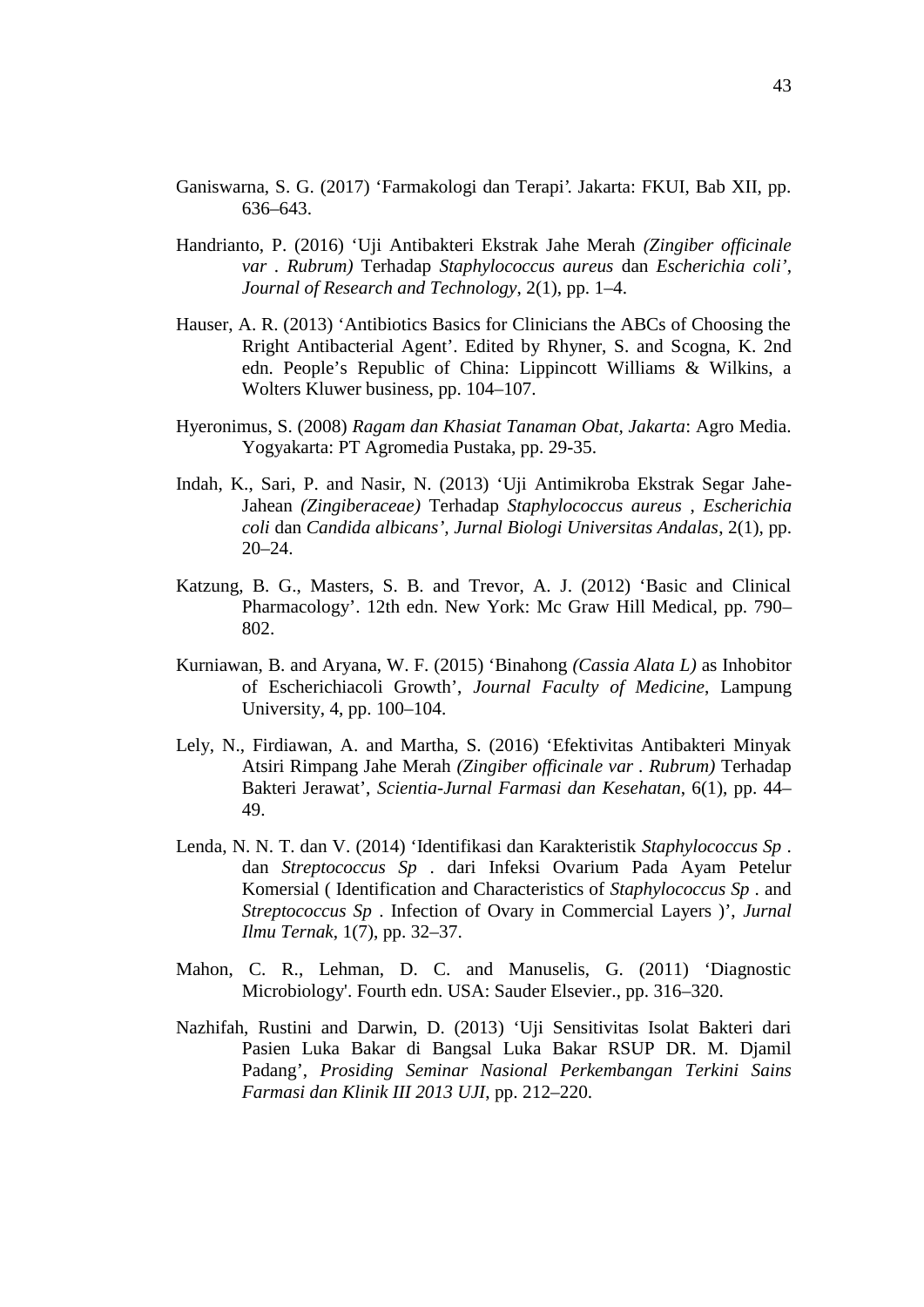- NCBI (2017) *Staphylococcus aureus*. NCBI. Available at: http://www.ncbi.nlm.nih.gov/pubmed/28722898 (Accessed: 17 April 2017).
- Otto, M. (2014) '*Staphylococcus aureus* toxins', *Current Opinion in Microbiology*, 17(1), pp. 32–37. doi: 10.1016/j.mib.2013.11.004.
- Paimin, F. B. and Murhananto (2012) 'Budi Daya, Pengolahan, Perdagangan Jahe'. Jakarta: Penebar Swadaya, pp. 10–17.
- Pal, D. and Dubey, P. (2013) 'Flavonoids: A powerful and abundant source of antioxidants', *International Journal of Pharmacy and Pharmaceutical Sciences*, 5(3), pp. 95–98.
- Pattanaik, B. and Lindberg, P. (2015) 'Terpenoids and Their Biosynthesis in Cyanobacteria', Life, 5(1), pp. 269–293. doi: 10.3390/life5010269.
- Rahim, A., Wahyudin, I., Lusyana, E., Aprilianti, E., Shofa, Z. N., Widyaningrum, N., Sari, N. P. (2014) 'Efektivitas Antibakteri Ekstrak Etanolik Daun Cabe Rawit *(Capsicum frutescens L)* Terhadap Bakteri *Syaphylococcus aureus* dengan Metode Difusi: Uji Pendahuluan Potensi Tanaman Obat Tradisional sebagai Alternatif Pengobatan Infeksi Saluran Pernafasan', *Journal Prosiding SNST Fakultas Teknik*, 1(1), pp. 7–12.
- Rostiana, O., Bermawie, N. and Raharjo, M. (2013) SOP Budidaya Jahe, Kencur, Kunyit dan Temulawak. Bogor: Balittro (Balai Penelitian Tanaman Rempah dan Obat).
- Rukmana, R. and Yudirachman, H. (2016) 'Budi Daya & Pascapanen Tanaman Obat Unggulan'. Yogyakarta: Lily Publisher, pp. 73–85.
- Sanford (2017) *The Sanford Guide to Antimicrobial Therapy 2007* ( Guide to Antimicrobial), Sanford (Accessed: 18 September 2017).
- Setiawati, H. R. (2017) 'Kemampuan Inhibisi Destilasi Minyak Atsiri Jahe Emprit *(Zingiber officinale var. amarum)* Terhadap *Lactobacillus acidophilus'*. Indonesia.
- Setyaningrum, H. D. and Saparinto, C. (2014) Jahe. 2nd Editio. Jakarta: Penebar Swadaya Grup, pp. 9-24.
- Sjahjadi, N. R. Rasyid, R., Rustam, E., Restusari, L. (2014) 'Prevalensi Kuman Multi Drug Resistance (MDR) di Laboratorium Mikrobiologi RSUP Dr. M. Djamil Padang Periode Januari 2010-Desember 2012.', *Jurnal Kesehatan Andalas*, 3(3).
- Treangen, T. J., Maybank, R. A., Enke, S., Friss, M. B., Diviak, L. F., Karaolis, D. K. R., Koren, S., Ondov, B., Phillippy, A. M., Bergman, N. H., Rosovitz, M. J. (2014) 'Complete Genome Sequence of the Quality Control Strain